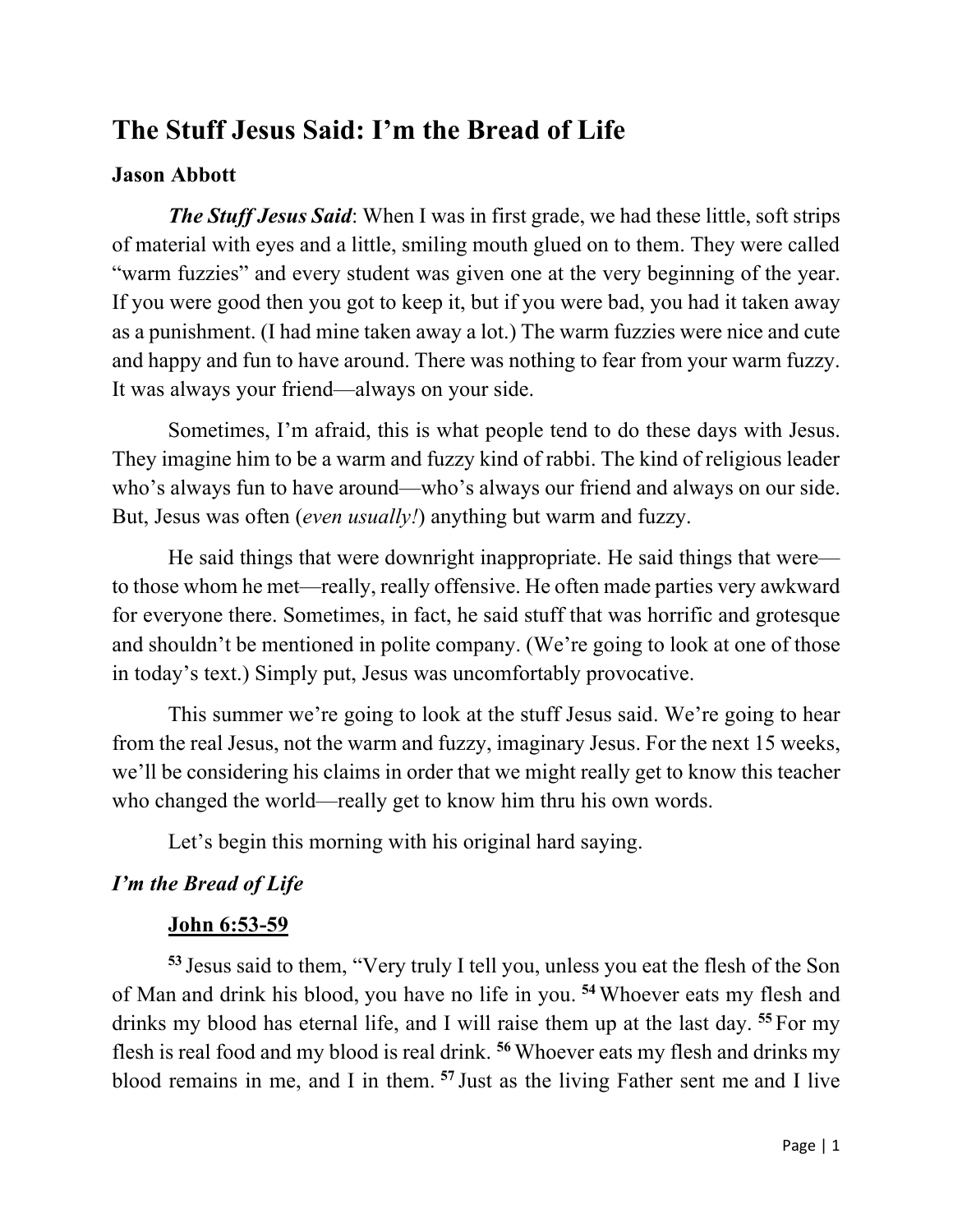because of the Father, so the one who feeds on me will live because of me. **<sup>58</sup>** This is the bread that came down from heaven. Your ancestors ate manna and died, but whoever feeds on this bread will live forever." **<sup>59</sup>** He said this while teaching in the synagogue in Capernaum.

Here Jesus is in a synagogue. We find this out at the very end of the passage. And, he is teaching there, but not in a typical way because his whole sermon revolves around him—centers on himself. He says all kinds of incredible things about himself leading up to what we just read. Things no normal person should say.

- Jesus says he was sent from heaven by God to do God's will (v. 38).
- He says he has the power to raise people from the dead (vv. 39, 40, 44).
- He says he is the only one who has seen God (v. 46).
- He says that he himself is a greater miracle than God's provision of manna from heaven during Israel's wilderness wanderings (vv. 48-49).

As Jesus says these kinds of things, the tension is building in the synagogue. They begin to grumble and get upset with him. The entire sermon is a kind of debate between Jesus and the crowd.<sup>1</sup> Back and forth, back and forth, they go. It's obvious, as we read, that Jesus isn't winning friends as he preaches. His synagogue etiquette seems wanting. Doesn't he know this isn't how you're supposed to teach the Torah? Jesus is a total theological disaster—the people begin to complain.

Imagine something similar in our context. Imagine I invite someone to preach on a Sunday morning. Imagine he comes in and reads a text from the Old Testament. For argument's sake, suppose it's the same text Jesus refers to here in the synagogue at Capernaum (i.e. Exodus 16, Israel during its wilderness wanderings getting bread from God to feed upon). The text is read and the preacher begins to preach a sermon in the third person about himself.

- He says he's not come from another local church or another organization. Rather, he's come from heaven. He's come from God.

 $1$  As Craig S. Keener notes, this sermon in the synagogue at Capernaum is in the form of "a rabbinic debate." See Keener, *The Gospel of John* (vol. 1), 679.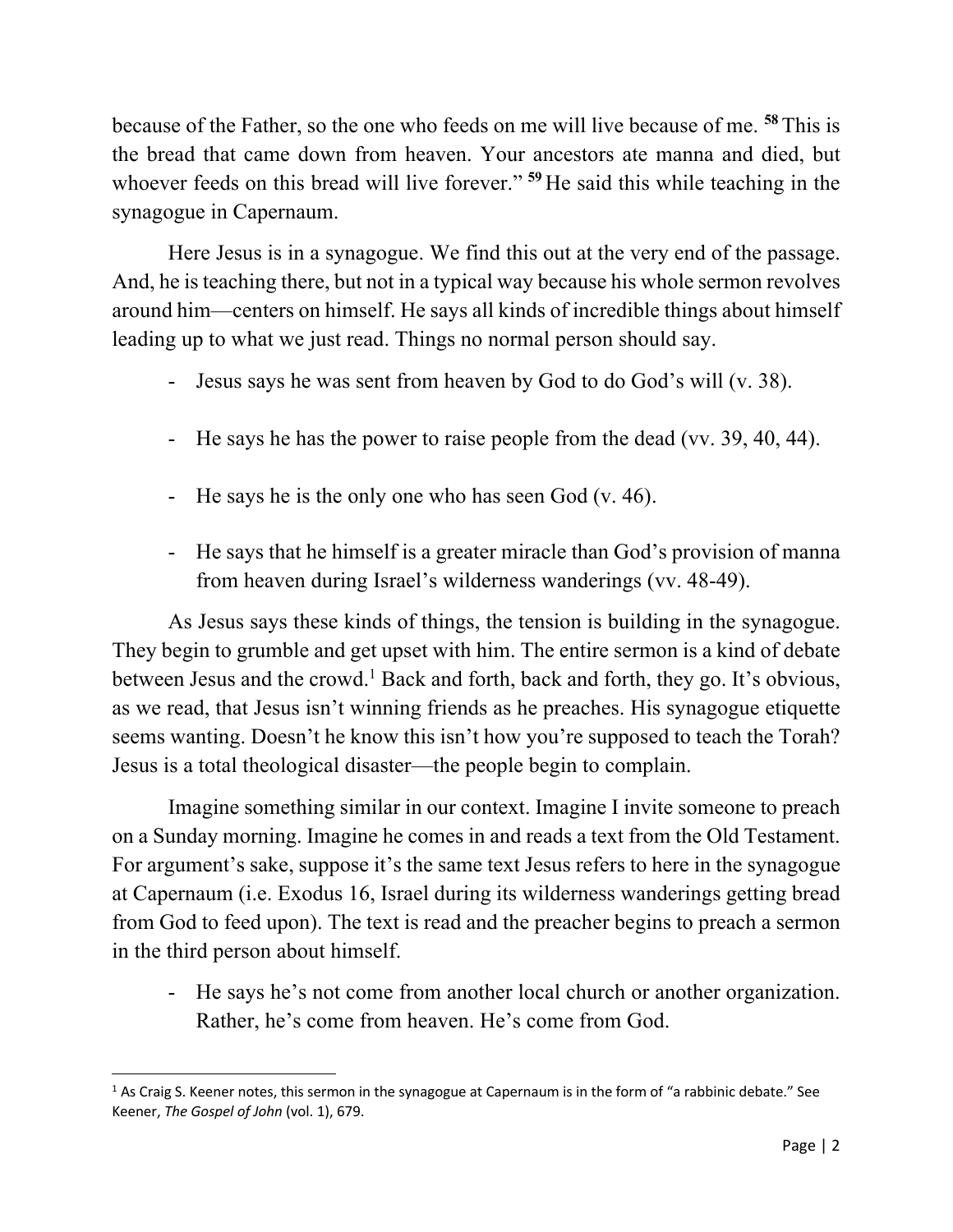- He says he holds the power over Covid-19 and, even more, all death itself.
- He says this passage ultimately points to him—his coming and his career. That ultimately the bread from heaven was a sign speaking of him.

Now, I know you're a gentle, compassionate, and openminded group of folks, but I don't think many of you would put up with that. In fact, I hope, as your pastor, that you wouldn't put up with this type of preaching. I hope you'd be upset by this. I know I'd be a lot like the people Jesus debates with here. We shouldn't be too harsh in our judgments of them. The things Jesus was saying were difficult things to hear. He was blowing-up treasured religious conventions and beliefs. These were things which only God had the right to say and the power to do.

Jesus was making boasts he would need to back up. Even the people say this. They want a sign (v. 30). They say that Moses gave them bread from heaven (v. 31). So, where's your proof Jesus?

Friends, here's the irony in this whole exchange. Jesus just fed five thousand. He has just multiplied a few loaves of bread and fish and miraculously fed multitudes of people. He has just performed a sign. And, many of those who are debating him in the synagogue now had witnessed that miracle—had literally fed off of his power. He had already given them proof. How much do they need?

You see, all the bold statements Jesus makes here are proffered in the context of his miraculous ministry. He doesn't simply appear in the synagogue one Saturday making all kinds of audacious claims about himself—like the preacher I mentioned in my illustration. No. Jesus came as a man "accredited by God to you by miracles, wonders and signs" (Acts 2:22). Jesus came with God's stamp of approval on him. And, those miracles are the stepladder by which we are able to climb to the summit of his true identity—by which we begin to evaluate the types of bold claims he makes about himself right here as well as in other places in Scripture.

Friends, the types of bold claims Jesus makes about himself really shame me. He was fearless in revealing his identity to those he knew would typically reject him and eventually even kill him. He knew that this revelation was the Father's mission for him; it's why he had come. So, despite the opposition, he courageously revealed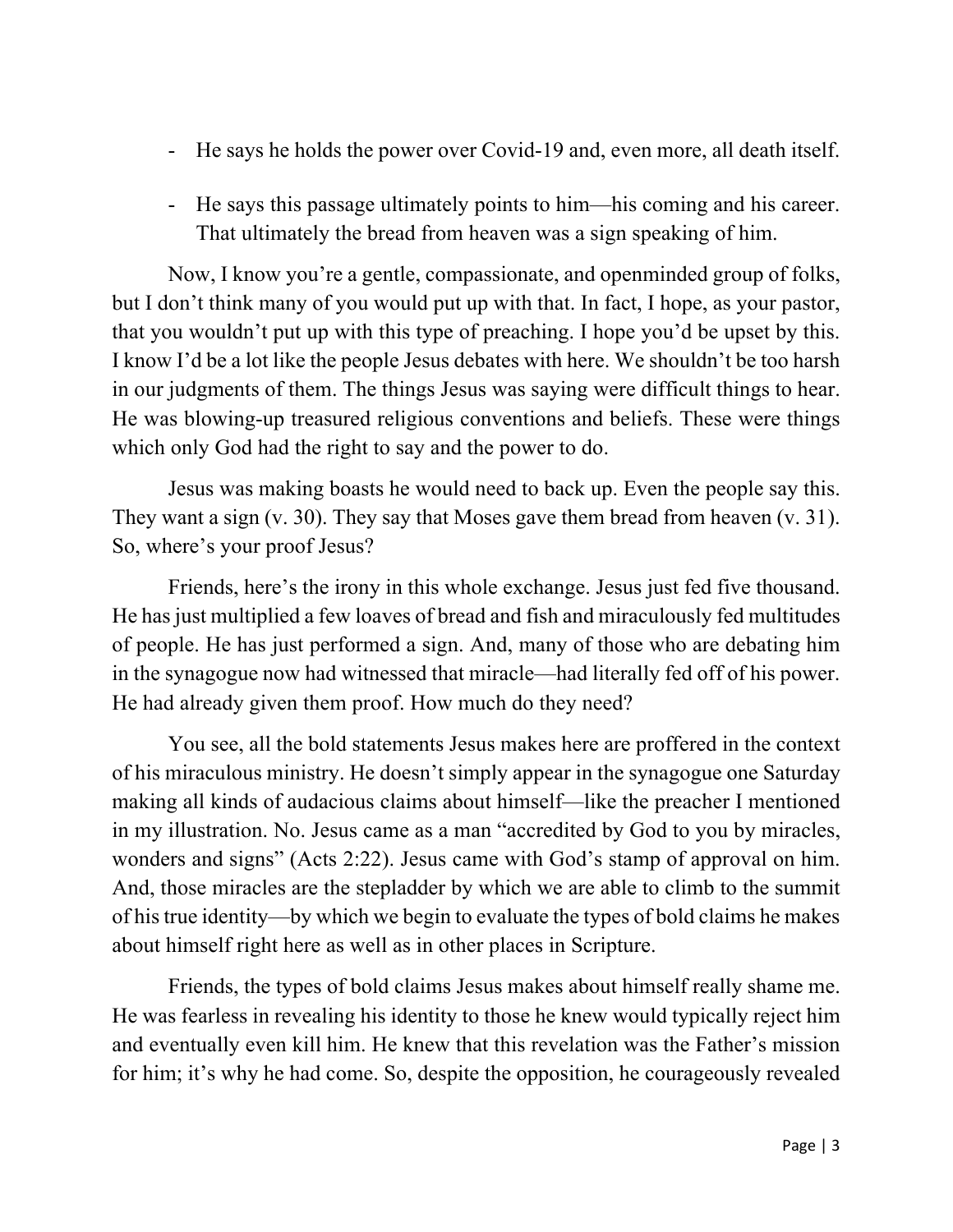who he was and why he came. Yet, I regularly shy away from making the most basic of statements about him for fear of ridicule.

I wonder if you can relate. Have you ever felt that?

Here's the thing. It's not even about me. It's about him. It's about his claims. Why can't I be bold in directing attention toward him? That's our calling.

Just this week, I saw a social media post from a friend where he simply asked, "God or Mammon?" Now, I know this friend isn't a believer. And, I know the types of folks frequenting his posts can often times be antagonistic towards those who are. In fact, I have watched posts like this one degenerate into long diatribes against faith in God and, especially, in Jesus. However, it was a simple question—an offering from a non-Christian that might evolve into a meaningful conversation and witness. Nevertheless, I wrestled back and forth. Should I answer or not? Should I speak-up or not? What if someone attacks me?

But, why was I concerned whether or not someone would attack *me*? It wasn't about *me*. It isn't about *us*. Not really. It's always about Jesus.

If we can simply take any pushback, which comes our way, and direct people to Jesus—direct their attention to what he claimed about himself—then we've done what we've been called to do. We have succeeded. Our simple task is to point people to the Christ. Just as with John the Baptist, Jesus "must become greater" while we "must become less" (John 3:30).

And, we don't need to answer questions that our friends aren't asking either. My friend asked, "God or Mammon?" He didn't ask me to comment on the benefits of finding my identity in God rather than money. He didn't ask me for theistic proofs. He didn't ask me to share the gospel with him. He asked one very precise question; simply—Would I rather have God or money?

Friends, if you believe that God is sovereign, then trust him with your friends. Trust that he's sovereign over the questions they ask. And honor him and honor them by answering those questions—not the ones you think they should be asking.

Well, I did post my response. I wrote—"I choose God, specifically Jesus." That was all. That was all God asked me to say. We'll see where it goes in the future. Maybe nowhere. Yet, even if it never comes to anything more—at least I was faithful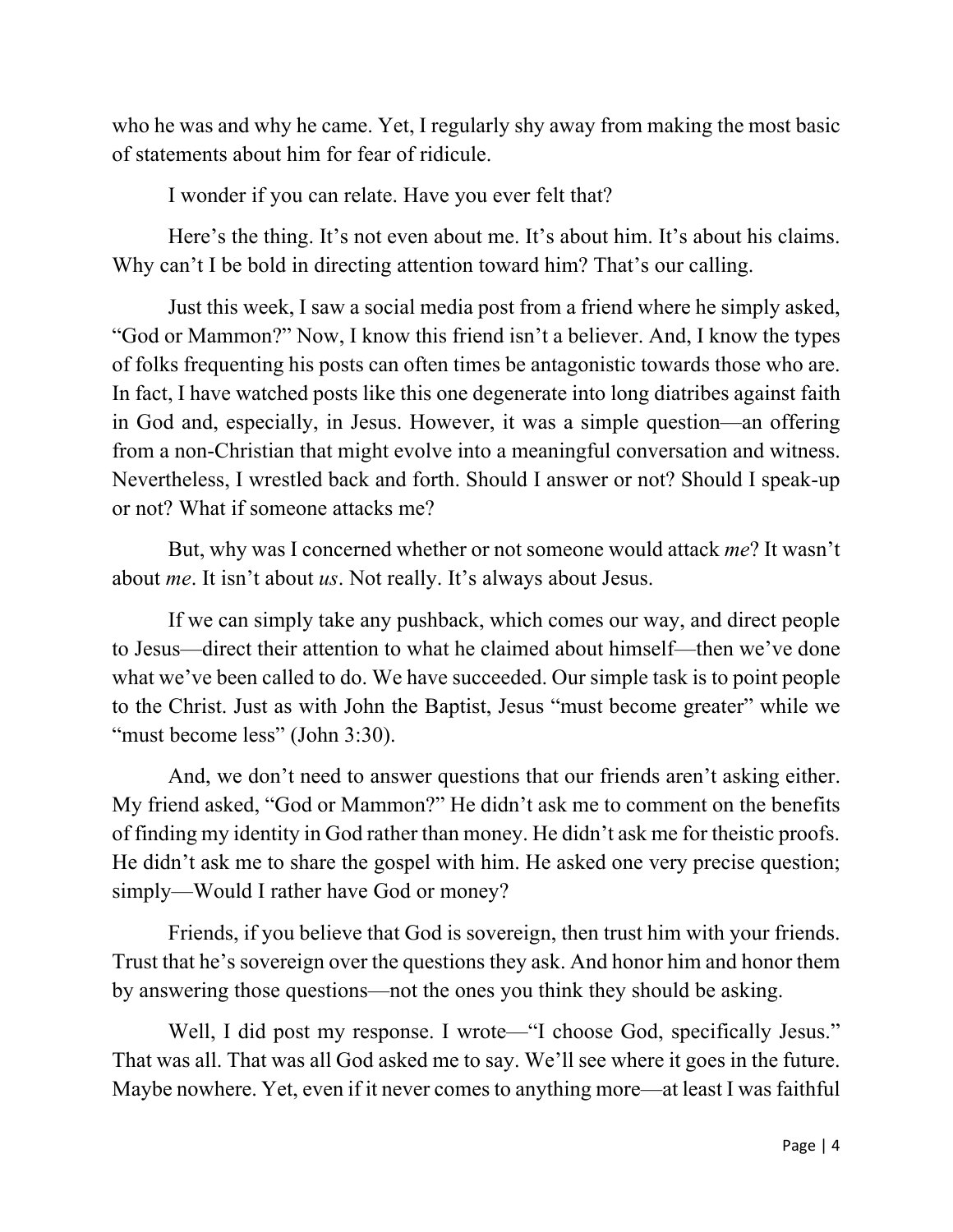in the moment, at least I pointed to Jesus. That's ultimately what we're called to do. Not have all the answers. Not be the smartest people around. We are simply called to introduce people to Jesus. Amen?

Well, this has all been a mere introduction to the really horrific and grotesque and inappropriate thing Jesus says in that synagogue. The really hard saying comes at the beginning of today's text, where Jesus says:

*Very truly I tell you, unless you eat the flesh of the Son of Man and drink his blood, you have no life in you* (v. 53).

Now, it's easy for us to domesticate this saying from Jesus—to make it tame. It's not tame, friends. This is as provocative as it gets. In fact, just after saying this, many of his disciples are done. Let me repeat that. I didn't say many in the crowd. I'm sure they were done. I said many of his disciples, his followers. They walk away. They mumble to themselves: "This is a hard teaching. Who can accept it?" (v. 60). That's why I called this his original hard saying.<sup>2</sup>

But, why is it so hard for them? What makes it so difficult?

Well, there are multiple reasons. **First of all**, Jesus uses imagery in this text which was holistically condemned in the ancient Mediterranean world—as it is also in the modern world. Cannibalism isn't usually a topic for polite conversation today, and it was even less so back then.

**Next**, Jesus is talking about things, in his Jewish religious context, which were among the most reprehensible and taboo sins. The Lord had strictly forbidden eating or drinking any blood (Leviticus 17:10-14). Jesus, however, wasn't simply talking about any blood. He wasn't merely telling this Hebrew crowd to eat a blood sausage or some black pudding. He's telling them they have to drink his blood. This imagery was truly religiously offensive to them.

**Finally**, Jesus is saying these things in a synagogue. He's saying these things during a worship service. If it was bad form to discuss such things while standing around the water cooler then it was even worse form to bring them up while teaching in church. The crowds are disgusted and upset. They, consequently, give up arguing

<sup>2</sup> F. F. Bruce also refers to it as "the original hard saying" in his discussion of this verse. See Bruce, *The Hard Sayings of Jesus*, 21.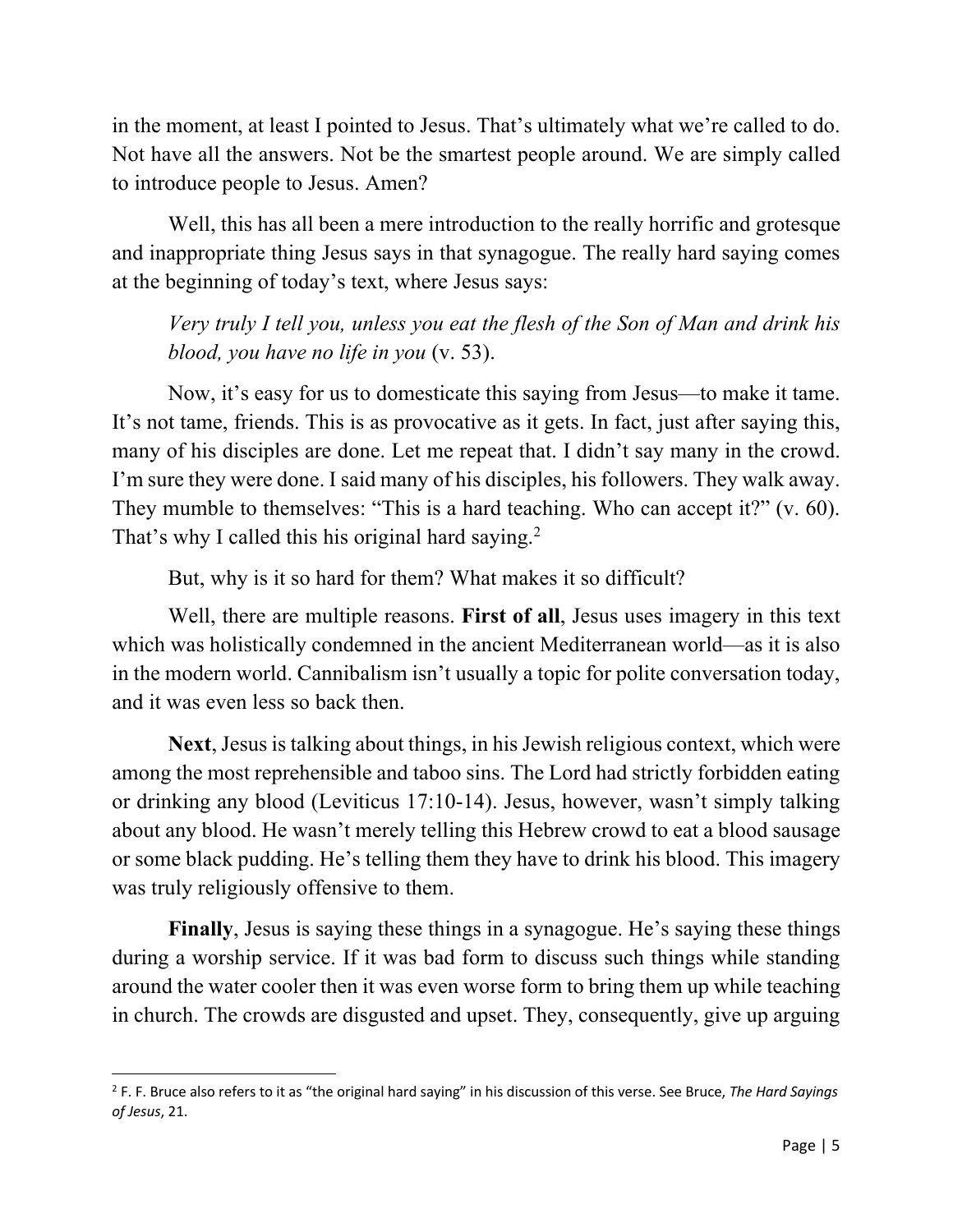with him and simply begin to walk away—even those who'd been his followers just before the worship service began.

My best friend Shannon has the hilarious misfortune of being misunderstood at the worst possible times. He's that person who will say something that's awkward and, then, will attempt to say something else to correct his mistake, but that thing will simply make things more awkward. You know, he just keeps digging himself in deeper and deeper until he gives up in frustration. That's my best friend.

But, let me just point out that Jesus isn't making any mistakes in Capernaum. This isn't simply a poorly chosen image or analogy. And, all the things he tells them (about eating his flesh and drinking his blood) isn't Jesus digging himself in deeper and deeper. Jesus is saying exactly what he intended to say with surgical precision. He's shaking them to life with this offensive imagery. And, it's the perfect analogy for communicating the full measure of their need.

When we think about food and where it comes from, we most typically think of grocery stores and super markets. Maybe we think of farms somewhere far-away from us—farms snuggled in the midst of wide fields, with neatly painted red barns, and happy animals scattered about. For many of us, this is what comes to our minds when we think about food. This, however, wasn't the case for those in Jesus' time nor for those throughout most of human history. When they thought about their food, they thought about death. In fact, they would've been the ones who were responsible for killing and butchering the animal. This was simply a necessary part of their lives. If they were to live, something else must die and be eaten.3

Friends, Jesus knew this and so did everyone else who was in that synagogue on that Saturday. This is essential background if we're to understand this hard saying from Jesus. He wasn't talking about real cannibalism. He wasn't talking communion. He was talking about salvation—*about entering into eternal life!*

Jesus was talking about the gospel. He was preaching the good news.

These people were worried about getting earthly bread, just like we are today. They were worried about the next meal…and the next…and the next… and the next. They worried as we do about physical provisions. (Even here they want Jesus to talk about bread from heaven, physical bread.) But, Jesus wants to shift the conversation,

<sup>&</sup>lt;sup>3</sup> I believe I first heard D. A. Carson make this point. However, I cannot recall or locate the original source.